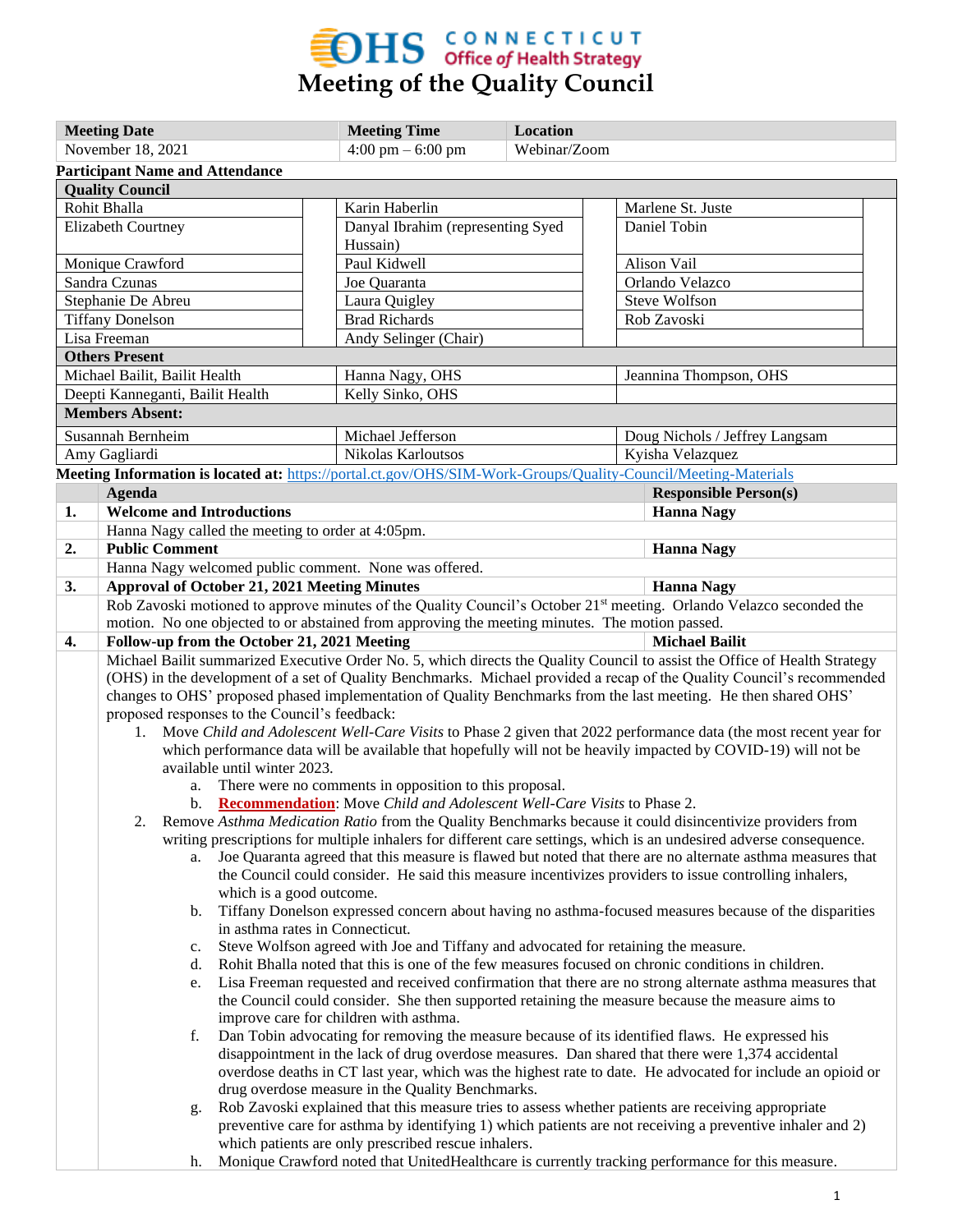**EDHS** CONNECTICUT<br>Meeting of the Quality Council

|    | <b>IVICCUTILE OF THE QUALITY COUNCIL</b>                                                                                                                                                                                                                                                                                                                                                                                                                                                                                                                                                                                                                                                                                                                                                                                                                                                                                                                                                |  |  |
|----|-----------------------------------------------------------------------------------------------------------------------------------------------------------------------------------------------------------------------------------------------------------------------------------------------------------------------------------------------------------------------------------------------------------------------------------------------------------------------------------------------------------------------------------------------------------------------------------------------------------------------------------------------------------------------------------------------------------------------------------------------------------------------------------------------------------------------------------------------------------------------------------------------------------------------------------------------------------------------------------------|--|--|
|    | Danyal Ibrahim asked whether the Council considered a measure from AHRQ focused on avoidable<br>i.<br>hospitalizations for conditions that could be addressed in an ambulatory setting, such as asthma. Michael<br>indicated that the Council is considering Quality Benchmarks that come from the Core Measure Set. The<br>Core Measure Set does not include the AHRQ avoidable hospitalization measure.<br><b>Next Steps:</b> OHS will reconsider <i>Asthma Medication Ratio</i> and consider inclusion of a potential drug<br>j.<br>overdose measure.                                                                                                                                                                                                                                                                                                                                                                                                                                |  |  |
|    | 3. Move Follow-up After Hospitalization for Mental Illness from Phase 2 to Phase 1.<br>Michael noted that this change is not necessary if OHS retains Asthma Medication Ratio. There was no<br>a.<br>additional comments from the Quality Council.<br>Next Steps: OHS will consider moving Follow-up After Hospitalization for Mental Illness to Phase 1 if it<br>b.<br>removes Asthma Medication Ratio from the Quality Benchmarks.                                                                                                                                                                                                                                                                                                                                                                                                                                                                                                                                                    |  |  |
|    | Michael Bailit shared that OHS previously proposed excluding Medicare from the Quality Benchmarks given the market's<br>small population size and challenges associated with obtaining clinical data-based measure for traditional (i.e., fee-for-<br>service) Medicare. The Council, however, had recommended including Medicare population measures because of their<br>medically complex needs. Michael shared OHS' new proposal to exclude benchmarks for the Medicare fee-for-service<br>(FFS) market but include benchmarks for the Medicare Advantage market for Controlling High Blood Pressure and<br>Hemoglobin A1c Control: Poor Control. Insurers are likely using these measures in Medicare Advantage contracts because<br>CMS uses them for its Medicare Part C Star Ratings. He added that these are strong outcome-focused measures. The<br>Council agreed with this proposal.<br><b>Recommendation:</b> Include Quality Benchmarks for the Medicare Advantage market. |  |  |
| 5. | <b>Michael Bailit</b><br><b>Continue Discussion of Quality Benchmark Values</b>                                                                                                                                                                                                                                                                                                                                                                                                                                                                                                                                                                                                                                                                                                                                                                                                                                                                                                         |  |  |
|    | Michael Bailit reminded the Quality Council of the Benchmark values it recommended for the commercial market for four<br>measures at the last meeting. Michael reviewed the last remaining measure for the commercial market:<br>Follow-Up After Hospitalization for Mental Illness (7-Day):                                                                                                                                                                                                                                                                                                                                                                                                                                                                                                                                                                                                                                                                                            |  |  |
|    | Brad Richards noted that performance for this measure could increase significantly if providers use<br>$\circ$                                                                                                                                                                                                                                                                                                                                                                                                                                                                                                                                                                                                                                                                                                                                                                                                                                                                          |  |  |
|    | telehealth as a form of follow-up. He recommended a Benchmark value between 59 to 64 percent.                                                                                                                                                                                                                                                                                                                                                                                                                                                                                                                                                                                                                                                                                                                                                                                                                                                                                           |  |  |
|    | Lisa Freeman agreed with Brad and suggested a Benchmark value of 62 percent. She added that mental<br>$\circ$                                                                                                                                                                                                                                                                                                                                                                                                                                                                                                                                                                                                                                                                                                                                                                                                                                                                           |  |  |
|    | health treatment is often reimbursed at a rate lower than medical treatment and asked if this would impact<br>performance rates. Joe Quaranta and Michael indicated that network adequacy does impact performance,<br>but coverage benefits do not.                                                                                                                                                                                                                                                                                                                                                                                                                                                                                                                                                                                                                                                                                                                                     |  |  |
|    | Joe Quaranta spoke in favor of setting higher Benchmark values for 2025. He recommended striving for a<br>$\circ$<br>two-percentage point increase every year, which would result in a final Benchmark value between 68 to 70<br>percent by 2025. Lisa Freeman agreed with this approach.                                                                                                                                                                                                                                                                                                                                                                                                                                                                                                                                                                                                                                                                                               |  |  |
|    | Paul Kidwell confirmed that a follow-up visit with a mobile health clinic would be an eligible form of<br>$\circ$<br>follow-up.                                                                                                                                                                                                                                                                                                                                                                                                                                                                                                                                                                                                                                                                                                                                                                                                                                                         |  |  |
|    | Rohit Bhalla proposed a target at the 75 <sup>th</sup> percentile (i.e., 59 percent) because it is higher than current<br>$\circ$<br>performance and is achievable in the next few years.                                                                                                                                                                                                                                                                                                                                                                                                                                                                                                                                                                                                                                                                                                                                                                                               |  |  |
|    | Rob Zavoski agreed with Brad's comment that telehealth can improve performance rates dramatically. He<br>$\circ$<br>noted the importance of hospitals sharing information with providers to conduct follow-up.<br>Joe Quaranta and Brad Richards expressed their support for setting a Benchmark value at 64 percent.<br>$\circ$                                                                                                                                                                                                                                                                                                                                                                                                                                                                                                                                                                                                                                                        |  |  |
|    | <b>Recommendation:</b> Set a 2025 Benchmark value at 64 percent, which is the New England 90 <sup>th</sup> percentile.<br>$\circ$                                                                                                                                                                                                                                                                                                                                                                                                                                                                                                                                                                                                                                                                                                                                                                                                                                                       |  |  |
|    | Michael Bailit summarized OHS' proposed approach for setting Benchmark values for the Medicaid market: the Quality<br>Council will recommend Benchmark values for DSS' Transparency Council to review before providing a recommendation to<br>OHS. The Council supported this approach.                                                                                                                                                                                                                                                                                                                                                                                                                                                                                                                                                                                                                                                                                                 |  |  |
|    | Child and Adolescent Well-Care Visits: Michael shared that the Quality Council will revisit setting Benchmarks for                                                                                                                                                                                                                                                                                                                                                                                                                                                                                                                                                                                                                                                                                                                                                                                                                                                                      |  |  |
|    | this measure in winter 2023 when 2022 performance data are available.                                                                                                                                                                                                                                                                                                                                                                                                                                                                                                                                                                                                                                                                                                                                                                                                                                                                                                                   |  |  |
|    | <b>Next Steps:</b> Revisit setting a Benchmark value for this measure in winter 2023.<br>$\circ$                                                                                                                                                                                                                                                                                                                                                                                                                                                                                                                                                                                                                                                                                                                                                                                                                                                                                        |  |  |
|    | <b>Controlling High Blood Pressure:</b> Michael reminded the Council that it recommended a 2025 commercial                                                                                                                                                                                                                                                                                                                                                                                                                                                                                                                                                                                                                                                                                                                                                                                                                                                                              |  |  |
|    | Benchmark value of 65 percent. Commercial baseline performance is 61 percent, which is the same as Medicaid.<br>Dan Tobin noted that blood pressure readings can be highly variable depending on the care setting and<br>$\circ$<br>technique. He noted that the Council should consider this when setting Benchmark values.                                                                                                                                                                                                                                                                                                                                                                                                                                                                                                                                                                                                                                                            |  |  |
|    | Joe Quaranta shared that this measure is heavily dependent on clinical data. He asked for more<br>$\circ$                                                                                                                                                                                                                                                                                                                                                                                                                                                                                                                                                                                                                                                                                                                                                                                                                                                                               |  |  |
|    | information about DSS' sampling methodology. Brad Richards explained that DSS uses a combination of<br>claims and clinical data to calculate measure performance. Brad added that the specifications consider the<br>lowest recorded blood pressure reading. Joe Quaranta confirmed that performance is based on a random                                                                                                                                                                                                                                                                                                                                                                                                                                                                                                                                                                                                                                                               |  |  |
|    | sample of patients. Joe proposed a target of 73 percent.<br>Brad Richards proposed a target of somewhere between 65 and 68 percent.<br>O                                                                                                                                                                                                                                                                                                                                                                                                                                                                                                                                                                                                                                                                                                                                                                                                                                                |  |  |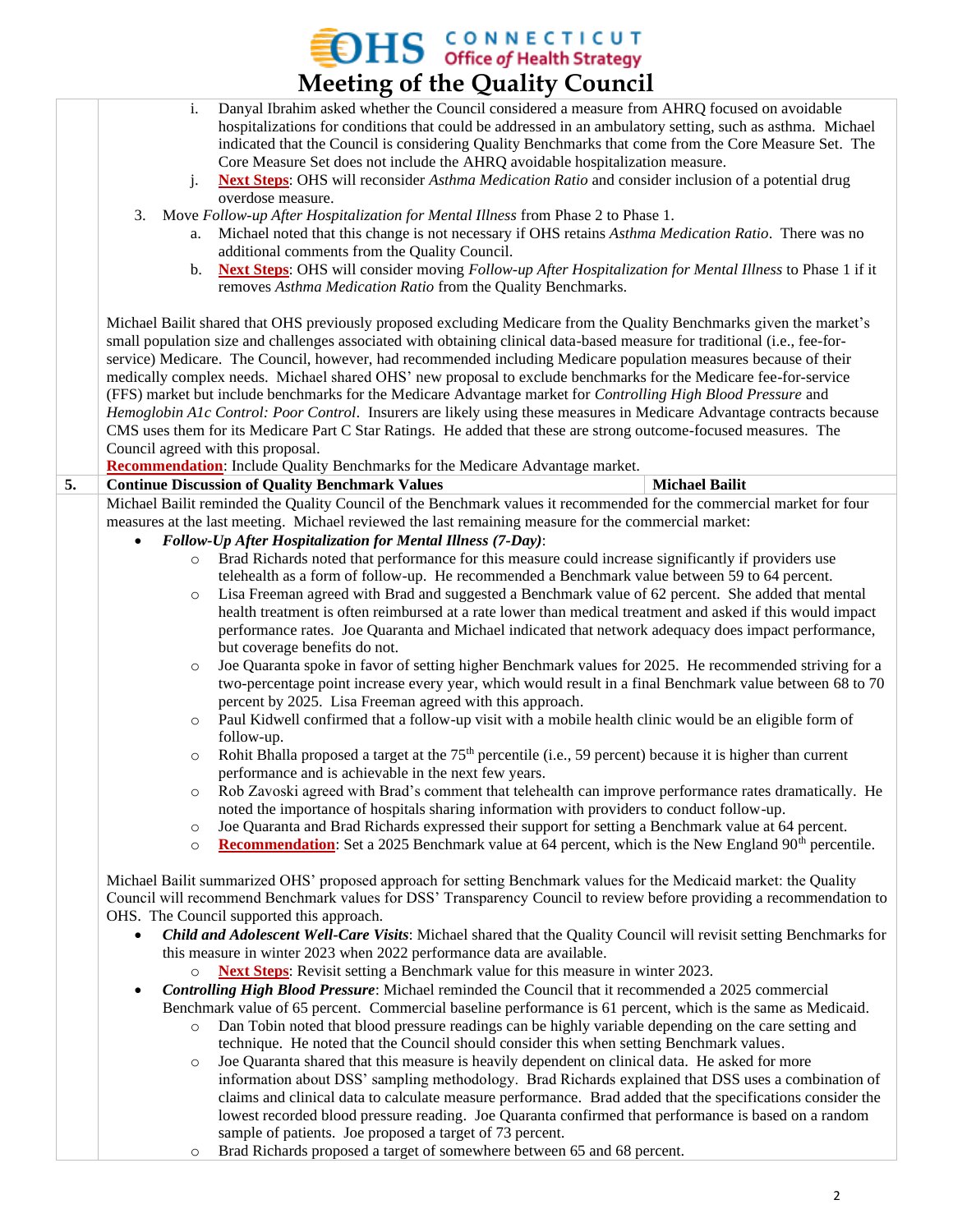## $\mathbf{H}$  S CONNECTICUT **Meeting of the Quality Council**

- o Dan Tobin noted that because of how data are captured, 73 percent was likely too high. He supported Brad's proposal.
- $\circ$  Rohit Bhalla spoke in favor of the national 75<sup>th</sup> percentile, which is 68 percent. Rohit commented that performance had not changed over the last three years. Rohit asked what principles the Council was using to set Benchmark values and questioned whether it would be better to achieve lower target values, or to strive for a higher target knowing that CT may not meet it.
	- Michael responded that the Council is striving to set Benchmark values that motivate improvement, but that are reasonably attainable by 2025. He added that if CT performance improves after being stagnant for three years, but doesn't meet the benchmark, that could be considered a success.
	- Joe Quaranta spoke in favor of setting a higher aspirational target that may motivate real change over a target that could more easily be met.
- o Alison Vail indicated that 68 percent may be too hard to meet by 2025 and recommended setting a benchmark slightly lower.
- o Marlene St. Juste, Andy Selinger and Steve Wolfson spoke in favor of the 75<sup>th</sup> percentile.
- o Michael noted that the Council was recommending a Benchmark value for the commercial market that was lower than for Medicaid. Lisa Freeman, Andy Selinger and Steve Wolfson (via the chat) spoke in favor of setting the Benchmark for both markets at 68 percent.
- o **Recommendation**: Set a 2025 Benchmark value for the commercial and Medicaid markets at 68 percent.
- *Hemoglobin A1c Control for Patients with Diabetes: HbA1c >9%*: Michael noted that a lower rate indicates better performance for this measure. Michael reminded the Council that it recommended a 2025 commercial Benchmark value of 65 percent, which is between the national  $75<sup>th</sup>$  and  $90<sup>th</sup>$  percentile. Commercial baseline performance is 61 percent.
	- $\circ$  Brad Richards recommended a Benchmark value of 33 percent, which is the national 75<sup>th</sup> percentile.
	- o Joe Quaranta indicated that providers can improve measure performance just by documenting HbA1c rates because the numerator includes patients with no documented HbA1c rate. He said this was cause for setting a more aspirational target.
	- o Lisa Freeman expressed interest in setting a more aspirational target because Medicaid's rate is much higher than the commercial rate (which was 27 percent in 2019). Michael noted that it is common for Medicaid to have a worse rate than commercial.
	- o Rob Zavoski indicated that DSS aspires to have a performance rate that is better than commercial wherever possible. He agreed with Brad's proposal to set the Benchmark value at the 75<sup>th</sup> percentile.
	- o Paul Kidwell also agreed with the 75<sup>th</sup> percentile and noted that that the distance between current performance and the Benchmark value for the commercial and Medicaid markets are relatively similar (i.e., three to four percentage points).
	- o **Recommendation**: Set a 2025 Medicaid Benchmark value of 33 percent.
- *Follow-up After Hospitalization for Mental Illness (7-Day)*: Michael shared that the Council recommended a 2025 commercial Benchmark value of 71 performance, which is the New England 75<sup>th</sup> percentile. Commercial baseline performance is 60 percent.
	- o Andy Selinger noted that this is a challenging metric for the Medicaid population. He advocated for setting a Benchmark value at the national  $90<sup>th</sup>$  percentile, which is 65 percent.
	- $\circ$  Brad Richards suggested using 60 percent, which is between the national 75<sup>th</sup> and 90<sup>th</sup> percentiles.
	- $\circ$  Joe Quaranta advocated for a Benchmark value closer to the 90<sup>th</sup> percentile. He pointed out that the denominator for this measure is relatively small and therefore specific interventions can have a big impact on performance.
	- $\circ$  Marlene St. Juste, Steve Wolfson, and Karin Haberlin agreed with the 90<sup>th</sup> percentile recommendation.
	- o Paul Kidwell shared that while he thought the 90<sup>th</sup> percentile was important to achieve, it will be challenging for Medicaid to meet after COVID-19. Steve Wolfson asked if this was due to lack of resources. Paul noted that despite having resources focused on ensuring patients have follow-up visits, it is hard for patients to have a regular source of care.
	- o Rob Zavoski noted that this is a national crisis and a problem that Connecticut has struggled with for decades. He spoke in favor of the national  $90<sup>th</sup>$  percentile.
	- **Recommendation**: Set a 2025 Medicaid Benchmark value of 65 percent.
- *Follow-up After ED Visit for Mental Illness (7-Day)*: Michael reminded the Council that it recently recommended a 2025 commercial Benchmark value of 64 percent, which is the New England  $90<sup>th</sup>$  percentile. Commercial baseline performance is 56 percent.
	- $\circ$  Brad Richards recommended the New England 90<sup>th</sup> percentile, which is 55 percent. Steve Wolfson and Marlene St. Juste agreed with Brad.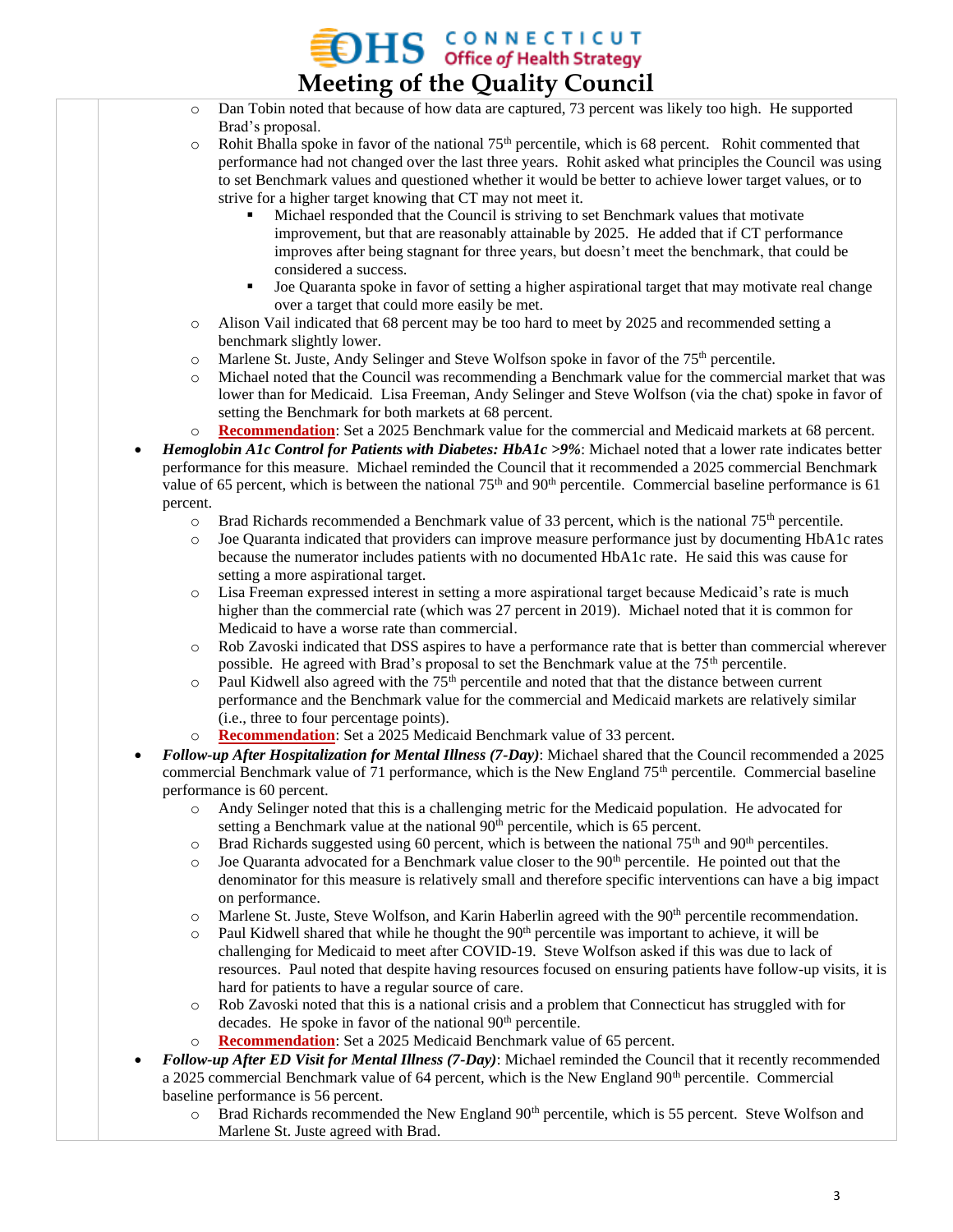## $\mathbf{H}$  S CONNECTICUT **Meeting of the Quality Council**

- o Joe Quaranta asked the Council if it wanted to consider a benchmark that pushes Medicaid to align with the commercial market. He noted that Connecticut may not meet the target, but it would be a valuable message to show that the Council is striving to create parity in performance between the markets.
- $\circ$  Rohit Bhalla spoke in favor of the 75<sup>th</sup> percentile, which is 54 percent.
- o Lisa Freeman noted that mental illness is an important to address and advocated for a high target. She spoke in favor of aligning the Benchmark value with the commercial market.
- $\circ$  Paul Kidwell and Andy Selinger supported the 90<sup>th</sup> percentile.
- o **Recommendation**: Set a 2025 Medicaid Benchmark value of 55 percent.

Michael shared that OHS is in the process of establishing benchmark data for the Medicare Advantage market. The Council will revisit this topic at the next meeting.

Michael noted that the Obesity Equity Measure will have one statewide Benchmark value for 2025. This measure considers the difference in performance between the majoritized (i.e., White, non-Hispanic) and minoritized (i.e., Black, non-Hispanic) race/ethnicity populations. He indicated that the difference ideally should be 0.

- Joe Quaranta shared that the difference in performance between the two populations had changed quite dramatically year-over-year. Michael agreed with Joe and noted that it could be due to the changes in the survey respondents and/or survey administration. Joe added that the average difference over the last five years was 13 percentage points.
- Andy Selinger noted that if Connecticut achieved a ten-percentage point difference in the past, it should be able to do so again. Brad Richards agreed with Andy.
- Steve Wolfson asked what resources are available to improve performance on this measure. He noted that obesity is highly impacted by limited access to healthy foods in predominantly non-White neighborhoods.
- Lisa Freeman shared that she was comfortable with a Benchmark value of ten percent if Connecticut had reached this value in the past and wondered if the State should strive for a Benchmark value of nine percent.
- Rob Zavoski noted that DSS had challenges associated with its race/ethnicity data in 2017 and 2018, which may explain the low difference in obesity rates between the White and Black population in those years. Karin Haberlin agreed with Rob.
- Brad Richards added there is high percentage of Medicaid members for which race/ethnicity data is "unknown."
- Marlene St. Juste supported a Benchmark value of ten.
- **Recommendation**: Set a 2025 statewide Benchmark value of ten percentage points.

Michael Bailit noted that the Quality Council needed to recommend interim Benchmarks values prior to 2025. He proposed that the 2022 Benchmark value be equal to baseline performance given that the Benchmarks were being set just before the start of the measurement year. The Council agreed with this proposal.

**Recommendation**: Set the 2022 Benchmark value for all measures and markets at the 2019 baseline rate.

Michael described two potential options for setting Benchmark values for 2023 and 2024. The first approach was to set equal annual Benchmark values for each year. The second approach was to use a compound annual growth rate so that performance must improve at a higher rate each year between 2023 and 2025.

- Steve Wolfson noted that the equal annual target approach was easier to understand. Andy Selinger agreed with Steve. Alison Vail and Lisa Freeman also agreed with Steve and noted that it will be harder to make big improvements in later years.
- Dan Tobin spoke in favor of using an annual growth rate to set interim Benchmark values because in theory, process changes should compound over time.
- **Next Steps**: OHS will consider the Council's feedback before proposing a methodology to set Benchmark values or 2023 and 2024.

| 6. | <b>Begin Discussion on Data Collection and Performance Evaluation</b>                                                        | Deepti Kanneganti |  |  |  |
|----|------------------------------------------------------------------------------------------------------------------------------|-------------------|--|--|--|
|    | Deepti Kanneganti presented proposals for payer responsibility for reporting performance to OHS and the timeline for doing   |                   |  |  |  |
|    | so for each benchmark measure (August $31st$ of the year after the measurement year). She distinguished claims-based and     |                   |  |  |  |
|    | clinical data-based measures, noting that the approach would be the same for both in the short term. In the long term (2024, |                   |  |  |  |
|    | optimistically), OHS aims to use Connie, the statewide health information exchange, for clinical data-based measures.        |                   |  |  |  |
|    | Finally, she explained that the CDC would be the source for the Obesity Equity Measure. For all measures, OHS would          |                   |  |  |  |
|    | release performance simultaneously with the annual release of the Cost Growth Benchmark and Primary Care Spend Target        |                   |  |  |  |
|    | performance results, which would be early 2024 for measurement year 2022. There were no objections to the proposal.          |                   |  |  |  |
|    | <b>Recommendation:</b> Adopt OHS' proposed methodology for reporting Quality Benchmark performance.                          |                   |  |  |  |
|    |                                                                                                                              |                   |  |  |  |

Deepti then introduced performance evaluation recommendations. OHS would report performance and Quality Benchmark achievement at the state, insurance market, payer and/or Advanced Network levels. Michael Bailit recommended that the